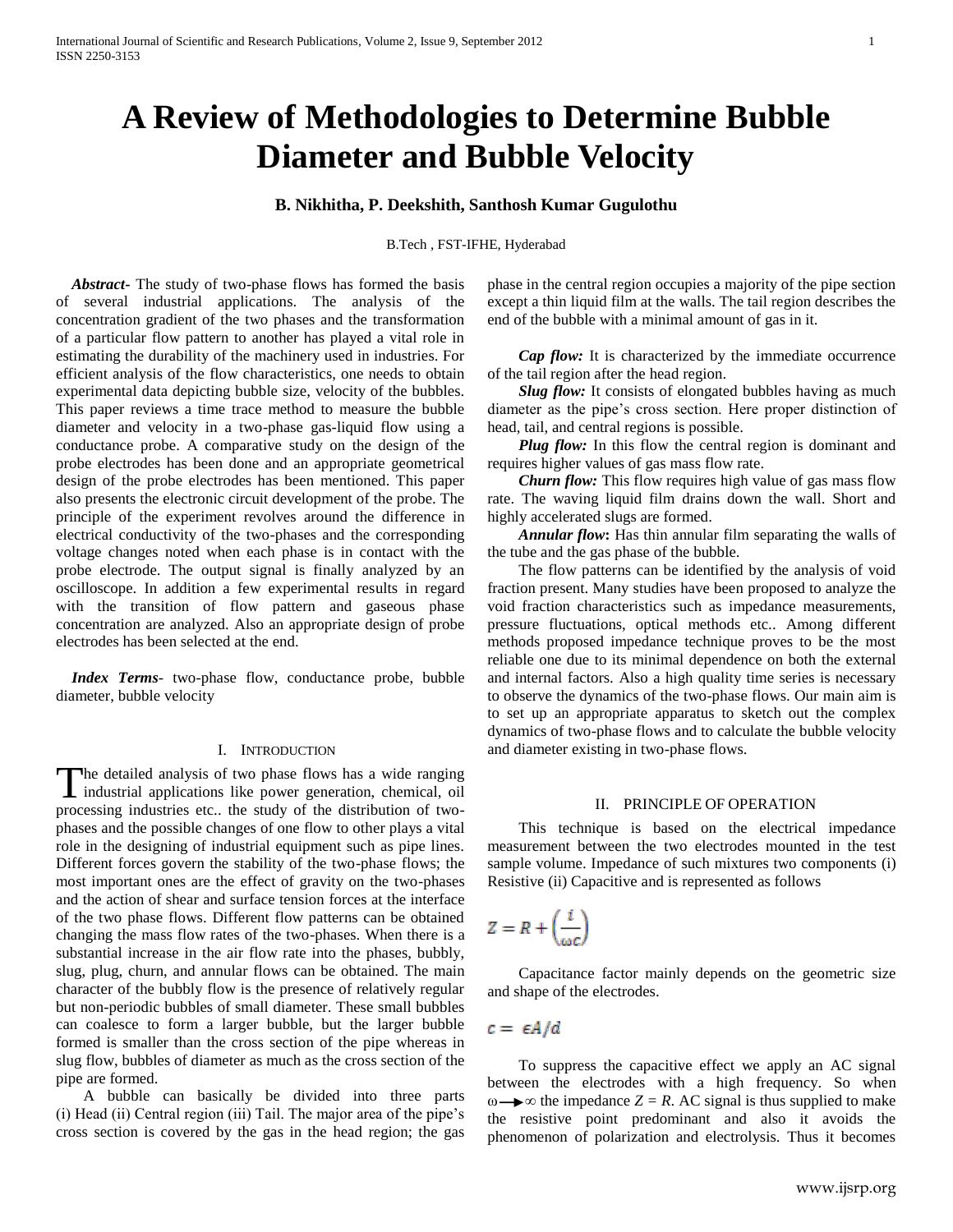International Journal of Scientific and Research Publications, Volume 2, Issue 9, September 2012 2 ISSN 2250-3153

easy to calculate only the resistance of the mixture. Conductance of the mixture (G) is given by

$$
G = \left(\frac{1}{R}\right) \longrightarrow_{\text{eq. 2.1}}
$$
  
Also 
$$
G = \left(\frac{A}{d}\right) \longrightarrow_{\text{eq. 2.2}}
$$

Where  $A =$  effective area of the contact surface  $d =$  distance between the two electrodes.

When the electrode gets immersed in the liquid phase, the circuit is closed (ON) and when in contact with gaseous phase, it is open (OFF) due to high impedance of the gaseous phase.

#### III. EXPERIMENTAL APPARATUS

The experimental apparatus consists of a pump connected to a reservoir. The flow is regulated up to 150 L**/**min by valves and bypasses. The two phase flow section is a 3m long vertical pipe of 0.26m diameter. A mixing section is employed to present the mixture in the pipe. Electromagnetic flow meter is used to measure the velocity and the mass flow rate of water. The conducting fluid taken is *brine solution* (conc. = 1.5 g/L ). A constant temperature of about  $22^{\circ}$ c is maintained. The air is supplied to the mixing section by a compressor. Two void fraction probes are at a distance of 5cm from each other, the lowest one at a distance of 2.40m from the mixing section. A pair of measuring electrodes has been setup. They are made up of gold-plated wires with a diameter of 0.6mm forming two half rings each facing one another and subtending an angle of 90˚ at the centre. A similar pair of guard electrodes has been placed at a distance of 1mm on either side; they are also maintained at the same potential as the measuring electrodes. Then the probes are connected to an electronic circuit and an appropriate data acquisition system.



*Fig.1 Experimental apparatus (Source: Cantelli et al., 2006)*



*Fig.2 Probe electrode design (Source: Cantelli et al., 2006)*

## **Electronic circuit development:**

The probe is being operated by supplying a frequency of 20 KHz. The elements for this purpose are

*Generator:* An XR 8038 IC was employed to generate a sinusoidal waveform. This IC has been selected because with less number of components used we can generate the desired waveform.



*Fig.3 Structure of the generator for an AC signal (Source: Sanchez et al., 1997)*

The frequency of the waveform generated is given by

$$
f = \frac{1}{\frac{5}{3}R_AC(1+\frac{R_B}{2R_A+R_B})}
$$

Taking  $R_A = R_B = R$ 

$$
f = \frac{0.45}{RC}
$$

*Amplifier:* The sinusoidal signal generated is amplified by using a amplifier as in fig.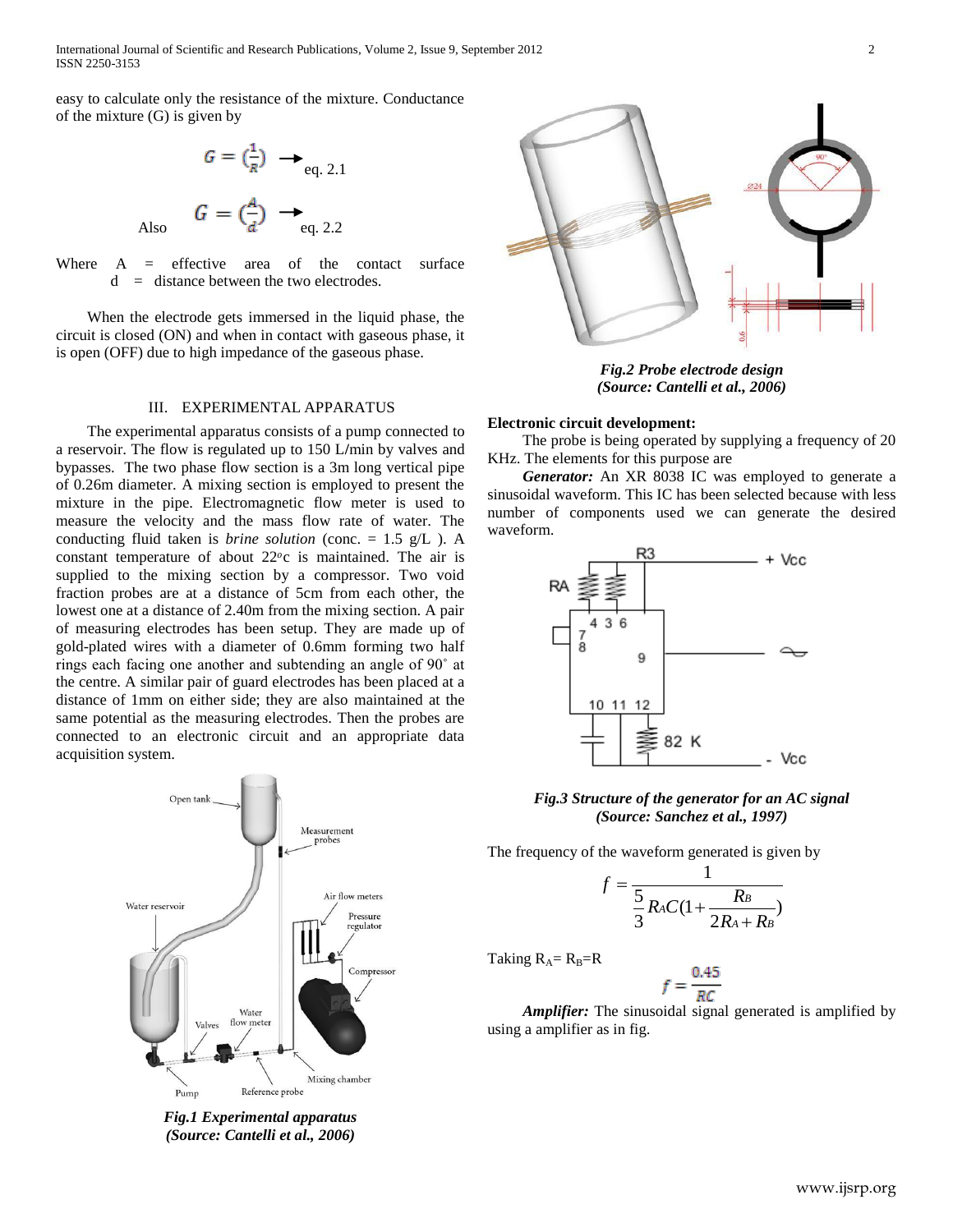

*Fig.4 Amplifier for the probe signal (Source: Sanchez et al., 1997)*

The characteristic of an amplifier is

 $V_{in} = KV_{out}$ 

Where  $K=$  gain and is given by  $R_f$ */ R<sup>i</sup>*

Capacitor  $C_1$  is employed to absorb the DC component generated by XR8038.

The principle used here is that a capacitor acts as an open circuit for a DC signal and as a short circuit for an AC signal of high frequency. Current that charges a capacitor is given by

$$
i = C \frac{dV}{dt}
$$

For a DC voltage source

$$
\frac{dV}{dt}_{\text{=0}}
$$

Thus the capacitor acts as a barrier for DC voltage sources.

*Output calculations:* A filter is taken (RC type) to find the output voltage. The switch does the job of transition of one phase to the other due to the electrical difference between the phases of the flow.



*Fig.5 RC filter used for the bubble size probe (Source: Sanchez et al., 1997)*

 $V_L$ " is the voltage obtained after a drop in  $V_{in}$ " due to the presence of either of the two phases of the mixture.

By Kirchhoff"s voltage law,  $V_C = V_L - V_D$ 

$$
V_D
$$
' is the diode umbral voltage  
 $V_D \approx 0 \implies V_L = V_C$ 

Let us assume that the switch is open, more precisely a bubble has slipped in between the electrodes

By Kirchhoff"s current law, at the node immediately after the diode,

$$
i_{C} + i_{E} = 0
$$
  
\n
$$
C \frac{dV}{dt} + \frac{V}{R} = 0
$$
  
\n
$$
V = V_{C} = V_{L}
$$
  
\n
$$
\frac{dV}{dt} = -\frac{1}{RC}
$$
  
\n
$$
\frac{1}{V} \frac{dV}{dt} = -\frac{1}{RC}
$$

Integrating on both sides

$$
\int \frac{1}{V} \frac{dV}{dt} = \int \frac{-1}{RC} dt
$$
  

$$
\ln V(t) = \frac{-t}{RC} + K
$$
  

$$
V(t) = e^{\frac{-t}{RC} + K} = e^{\frac{-t}{RC}} e^{K}
$$

Setting initial conditions that is at  $t=0$ ,

$$
V(0) = e^{K}
$$
  

$$
V(t) = V(0) e^{\frac{-t}{RC}}
$$

V (0) is the initial voltage across the capacitor when the liquid phase was in contact with the electrodes. The capacitor thus gets charged up.

$$
V(0) = \frac{q}{C}
$$

q = Maximum charge the capacitor can hold  $C = Capacitance$ 

Hence plugging these values in the equation

$$
V(t) = \frac{q}{C} e^{\frac{-t}{RC}}
$$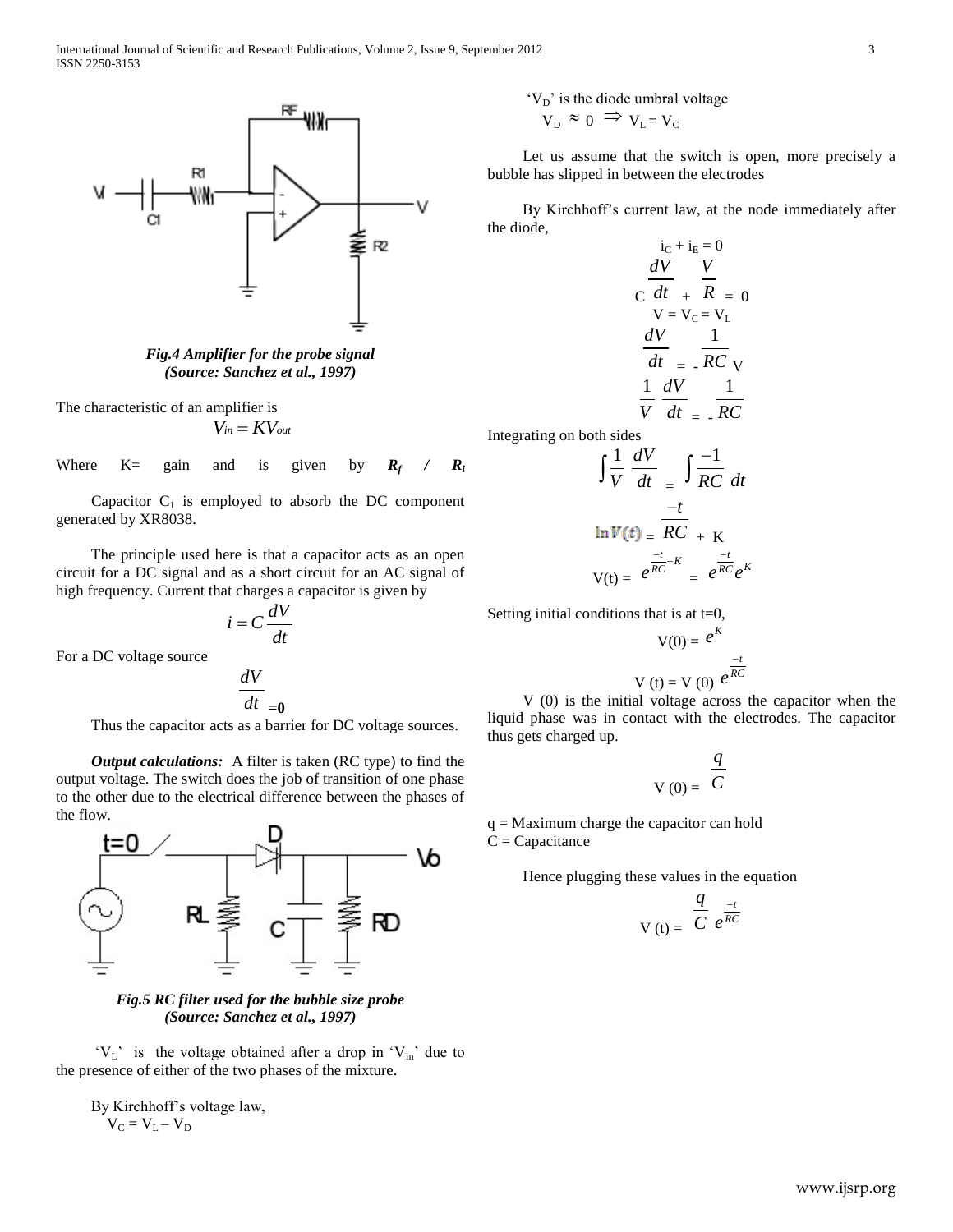

*Fig.6 Electronic circuit for bubble size probe (Source: Sanchez et al., 1997)*



*g.7 Electronic circuit for bubble velocity probe (Source: Sanchez et al., 1997)*

#### **Circuit for signal processing:**

The following figure shows the required circuit development.

The instrumentation amplifier ensures high dynamic response and perfect decoupling of the electronic circuit from the measuring section. The gain can be varied by operating the input resistance value. A cut-off frequency of 200 Hz has been adopted in order to allow adequate removal of the input frequency and to avoid aliasing with the sampling frequency. The electronic circuit has been tested and calibrated with different proportions of the two-phases. The final output has been sent to a data acquisition system.



 *Fig.8 Electronic circuit for signal processing. (Source: Cantelli et al.,2006)*

#### IV. EXPERIMENTAL MEASUREMENTS

 A series of experiments have been performed by alternating passage of air and water flow rates. The probe provides a voltage signal with amplitude determined by the characteristics of the conductive medium corresponding to the phases. The signal attains a maximum value for liquid phase and a minimum value for the gaseous phase. By observing the interruption time of the signal due to the presence of the bubbles. We can calculate the bubble diameter, assuming that the bubbles move with the liquid velocity.

$$
D_b = U_m \Delta t.
$$

 An important characteristic of the signal of the signal is that the signal is interrupted regularly when the bubbles are newly formed and interact with the electrode, a larger interruption time is observed when the bubble grow larger in size as in fig. The velocity has been found out through the evaluation of the delay in the cross correlation function between the time series measured by two probes placed at a known distance (5cm).







*Fig.9 Typical time trace signal for (a) stable bubble flow and (b)for the transition to slug flow (Source: Sanchez et al., 1997)*

 Bubble diameter plays a vital role in detecting the transition of one flow pattern to another. Fig 10 represents the bubble growth in a horizontal pipe when the superficial gas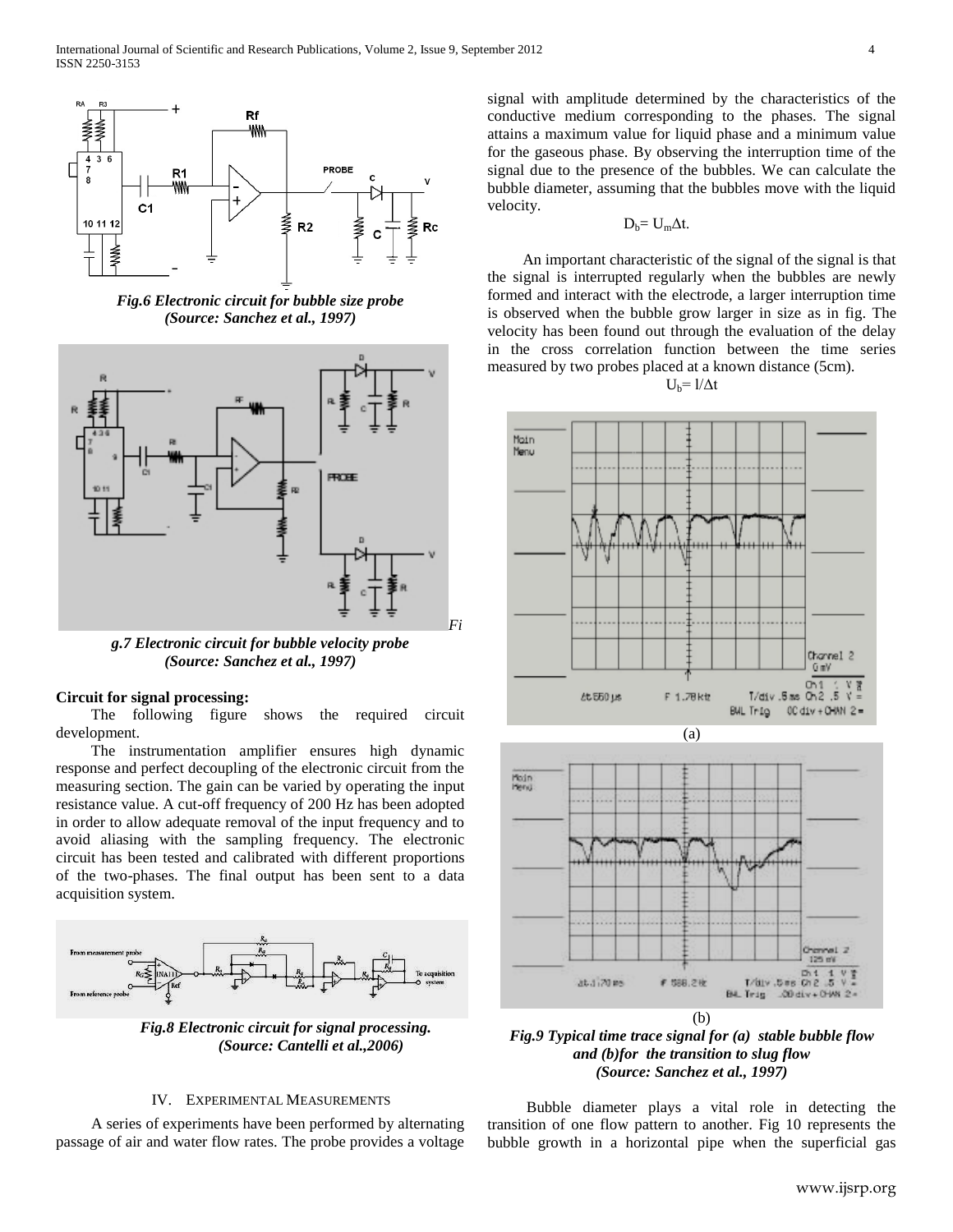velocity was kept constant ( $U_{SG} = 10m/s$ ) and the superficial liquid velocity was gradually increased from 4m/s to 6m/s. The figure shows a point where the bubbles grow suddenly and this point represents the transition trend of bubble flow to slug flow.



*Fig.10 Transition of bubble flow to slug flow using bubble growth technique (Source: Sanchez et al., 1997)*

An important observation is that the quality of the time series has a substantial lack of noise. The dynamic behavior of the time series is being plotted in fig. all of the time series are characterized by the relevant amplitude and frequency differences between consecutive oscillations. This shows the non-periodic nature of the series.





*Fig.11 Void fraction time series for various flow patterns (a)Bubble flow (b)Cap flow (c)Slug flow (d)Plug flow (e)Churn flow (f)annular flow (Source: Cantelli et al., 2006)*

## V. RESULTS AND DISCUSSIONS

 The study deals with the design, construction and calibration of a conductance probe for the measurement of bubble velocity and bubble diameter. The apparatus was also used to analyze the void fraction time series of various flow patterns. Caution must be taken in analyzing the data to eliminate discrepancies. Suppose a bubble touches the first electrode but due to turbulence or change in flow direction it is unable to make contact with the second electrode, thus usage of adequate criteria to reject the signals not satisfying the acceptance conditions must be stressed upon. The geometrical shape of the electrodes too plays a major role in deciding the flow pattern. Rectangular or any other shaped electrodes with sharp edges should not be used as they may disturb the flow pattern and cause flow perturbation, circular electrodes are preferred because they do not alter the flow pattern. The probe is placed parallel to the flow else undesirable errors are encountered. The analysis of different flow